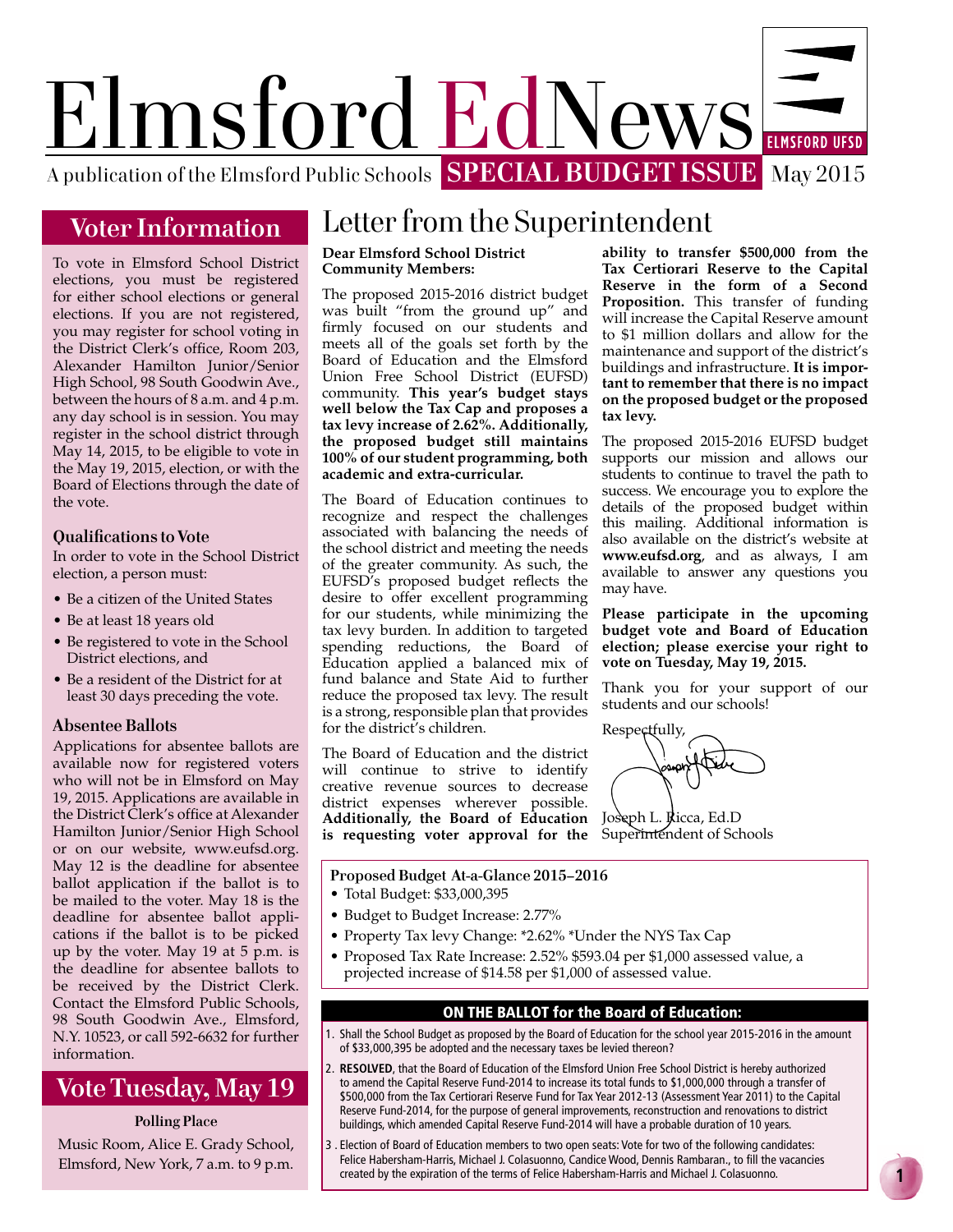# Highlights of Proposed Budget 2015– 2016

**Below are some of the highlights of the proposed 2015-2016 budget:**

- Maintains all academic programming
- Supports the Dual Language Program
- Supports curriculum review and improvement
- Provides for before/after school academic support
- Enhances technology access
- Continues to support meaningful professional development
- Supports current class sizes
- Supports facility improvement projects
- Supports refurbishment of the Grady Elementary School playground
- Supports district-wide wireless capacity
- Increases access to Chromebooks
- Expands access to Smart Technologies



# Where the Money Goes

## **INSTRUCTION AND SERVICES TO CHILDREN**

#### **\$17,780,977**

The largest portion of the budget, 53.9%, supports teaching and learning, including staff salaries for regular ed, special ed and support services.

#### **EMPLOYEE BENEFITS \$7,842,167**

Costs related to employee benefits, including state pensions & health benefits. This category represents 23.8% of the proposed budget.

#### **BUILDINGS AND GROUNDS \$1,854,076**

This is for the day-to-day operations and maintenance of our school facilities and represents 5.6% of the proposed budget.

### **TRANSPORTATION \$2,861,084**

This is for all transportation service; bus monitors; In-district; Out of district; Special Ed, & other transportation needs. Transportation is 8.7% of the proposed budget.

#### **CENTRAL ADMINISTRATION \$1,823,358**

This portion of the budget reflects all administration and supervision including Board of Ed Administration. Central Administration is 5.5% of the proposed budget.

## **OTHER AREAS**

### **\$838,733**

All other areas of the budget including Board of Ed, legal, insurance, auditing. This area is  $2.5\%$ .

Where the Money Comes From

#### **PROPERTY TAX LEVY \$28,646,622**

86.8% of the budgeted revenue comes from property taxes. This amount is under the mandated Property Tax Cap.

#### **STATE AID \$2,157,273**

**2**

6.5% of the revenue comes from state aid. Categories include: Foundation, Special ed, BOCES, Transportation, Building, Textbook, Library and Software aid.

#### **MISCELLANEOUS \$696,500**

2.1% of the revenue comes from different sources such as: BOCES refund, Charges for Services, Non-Resident Tuition, County Sales Tax and Health Services billing.

#### **APPROPRIATED FUND BALANCE \$1,500,000**

4.6% of the money to support the budget comes from appropriated surplus from revenues and expenses.



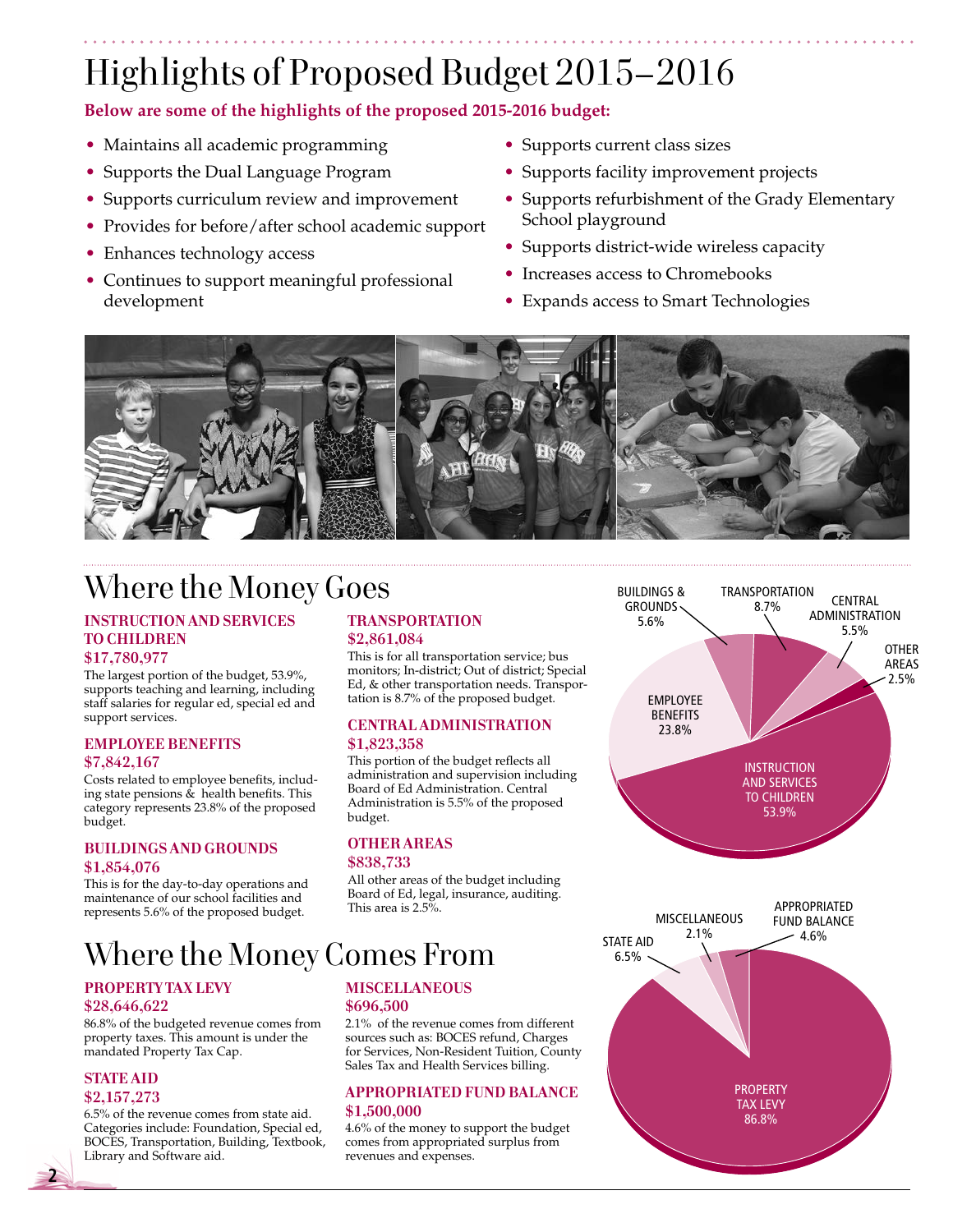# Elmsford 2015 – 2016 Proposed Budget

| <b>CATEGORY</b>                               | 2014-2015<br><b>BUDGET</b> | 2015-2016<br><b>BUDGET</b> | <b>INCREASE</b><br>(DECREASE) |
|-----------------------------------------------|----------------------------|----------------------------|-------------------------------|
| <b>ADMINISTRATIVE</b>                         |                            |                            |                               |
| <b>Board of Ed/District Clerk/Annual Vote</b> | \$76,525                   | \$80,190                   | \$3,665                       |
| <b>Central Office/Business Office</b>         | \$671,697                  | \$694,754                  | \$23,057                      |
| Auditing/Treasurer/Legal /Public information  | \$286,938                  | \$277,809                  | (59, 129)                     |
| <b>Operations, Data Processing</b>            | \$112,879                  | \$113,879                  | \$1,000                       |
| <b>Insurance</b>                              | \$104,170                  | \$108,820                  | \$4,650                       |
| <b>BOCES Administrative Charges</b>           | \$97,819                   | \$103,814                  | \$5,995                       |
| <b>Curriculum Development/Supervision</b>     | \$244,085                  | \$42,000                   | ( \$202,085)                  |
| <b>School Administration/Supervision</b>      | \$832,178                  | \$839,604                  | \$7,426                       |
| <b>Students with Disabilities</b>             | \$58,965                   | \$188,675                  | \$129,710                     |
| <b>Computer Assisted Instruction</b>          | \$125,794                  | \$132,000                  | \$6,206                       |
| <b>Transportation</b>                         | \$40,872                   | \$42,099                   | \$1,227                       |
| <b>Employee Benefits</b>                      | \$1,103,272                | \$1,111,157                | \$7,885                       |
| <b>Total</b>                                  | \$3,755,194                | \$3,734,801                | -\$20,393                     |
| <b>PROGRAM</b>                                |                            |                            |                               |
| Teaching Regular School/Inservice training    | \$9,657,006                | \$10,093,028               | \$436,022                     |
| <b>Students with Disabilities</b>             | \$4,239,235                | \$4,928,579                | \$689,344                     |
| Occ Ed/ Library & Audio Visual                | \$481,494                  | \$459,750                  | ( \$21, 744)                  |
| <b>Computer Assisted Instruction</b>          | \$419,596                  | \$424,059                  | \$4,463                       |
| Guidance                                      | \$352,923                  | \$364,014                  | \$11,091                      |
| HealthServices/Psychological/Social Work      | \$764,601                  | \$788,648                  | \$24,047                      |
| <b>Extra Curricular/Athletics</b>             | \$545,949                  | \$546,349                  | \$400                         |
| <b>Transportation</b>                         | \$2,775,995                | \$2,818,985                | \$42,990                      |
| <b>Employee Benefits</b>                      | \$6,325,073                | \$6,029,408                | $($ \$295,665)                |
| <b>Interfund Transfer to Special Aid</b>      | \$62,000                   | \$75,000                   | \$13,000                      |
| <b>Total</b>                                  | \$25,623,872               | \$26,527,820               | \$903,948                     |
| <b>CAPITAL</b>                                |                            |                            |                               |
| <b>Operation of Plant</b>                     | \$1,072,709                | \$1,080,706                | \$7,997                       |
| <b>Maintenance of Plant</b>                   | \$770,231                  | \$747,866                  | ( \$22, 365)                  |
| <b>Judgments &amp; Claims/Assessments</b>     | \$197,100                  | \$207,600                  | \$10,500                      |
| <b>Employee Benefits</b>                      | \$692,742                  | \$701,602                  | \$8,860                       |
| <b>Total</b>                                  | \$2,732,782                | \$2,737,774                | \$4,992                       |
| <b>Grand Total</b>                            | \$32,111,848               | \$33,000,395               | \$888,547                     |

# Three-Part Budget Comparison